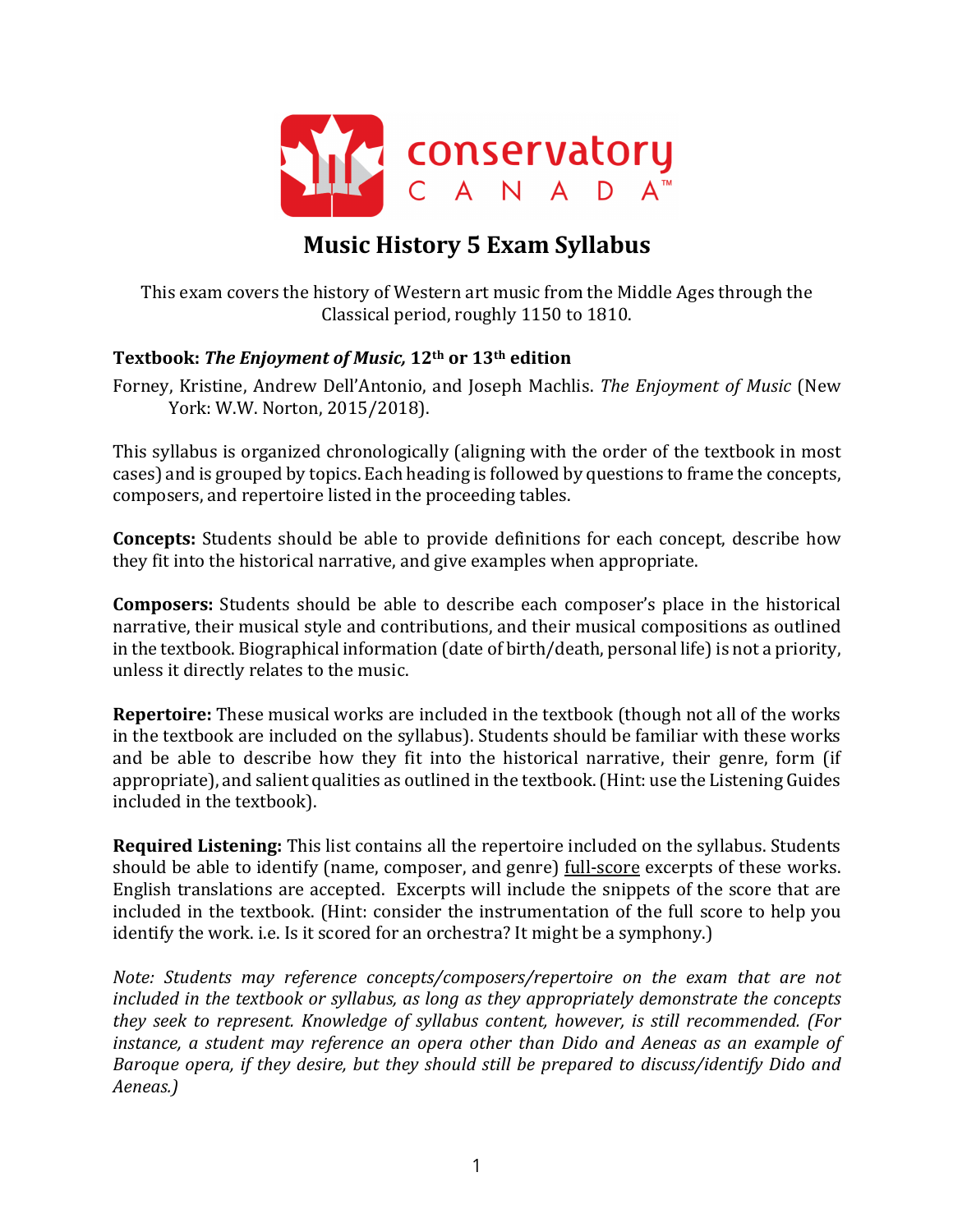### **THE MEDIEVAL ERA**

12<sup>th</sup> edition: Prelude 2, Chapters 13-14 13<sup>th</sup> edition: Prelude 2, Chapters 14-16

### **Medieval Sacred Music**

What is medieval chant, how was it performed, and how was it developed in the Middle Ages?

#### **Plainchant**

| Concepts   | plainchant, Gregorian chant, liturgy, chant melodies (neumatic, syllabic,<br>melismatic), neumes, modes, the Mass (Proper and Ordinary), a cappella,<br>antiphonal, monasteries, responsorial |
|------------|-----------------------------------------------------------------------------------------------------------------------------------------------------------------------------------------------|
|            | Composers   Hildegard of Bingen                                                                                                                                                               |
| Repertoire | Hildegard of Bingen, "Alleluia, O virga mediatrix" ("Alleluia, O mediating<br>branch")                                                                                                        |

#### **Polyphony**

| Concepts | polyphony, organum, Notre Dame School, rhythmic mode                         |
|----------|------------------------------------------------------------------------------|
|          | Composers   Notre Dame School (Léonin, Pérotin)                              |
|          | Repertoire   Notre Dame School, "Gaude Maria virgo" ("Rejoice, Virgin Mary") |

### **Medieval Secular Music**

Who performed secular music in the Medieval era? How did it differ from sacred music of the same period? How did it develop?

| Concepts | Medieval minstrels (troubadours, trouvères) Ars nova, Ars antiqua, chanson,  <br>poetic forms (rondeau, ballade, virelai) |
|----------|---------------------------------------------------------------------------------------------------------------------------|
|          | Composers   Guillaume de Machaut                                                                                          |
|          | Repertoire   Machaut, "Ma fin est mon commencement" ("My end is my beginning")                                            |

### **THE RENAISSANCE**

12<sup>th</sup> edition: Chapters 15-17 (and Chapter 14, pages 86-87, for instrumental music) 13<sup>th</sup> edition: Chapters 17-20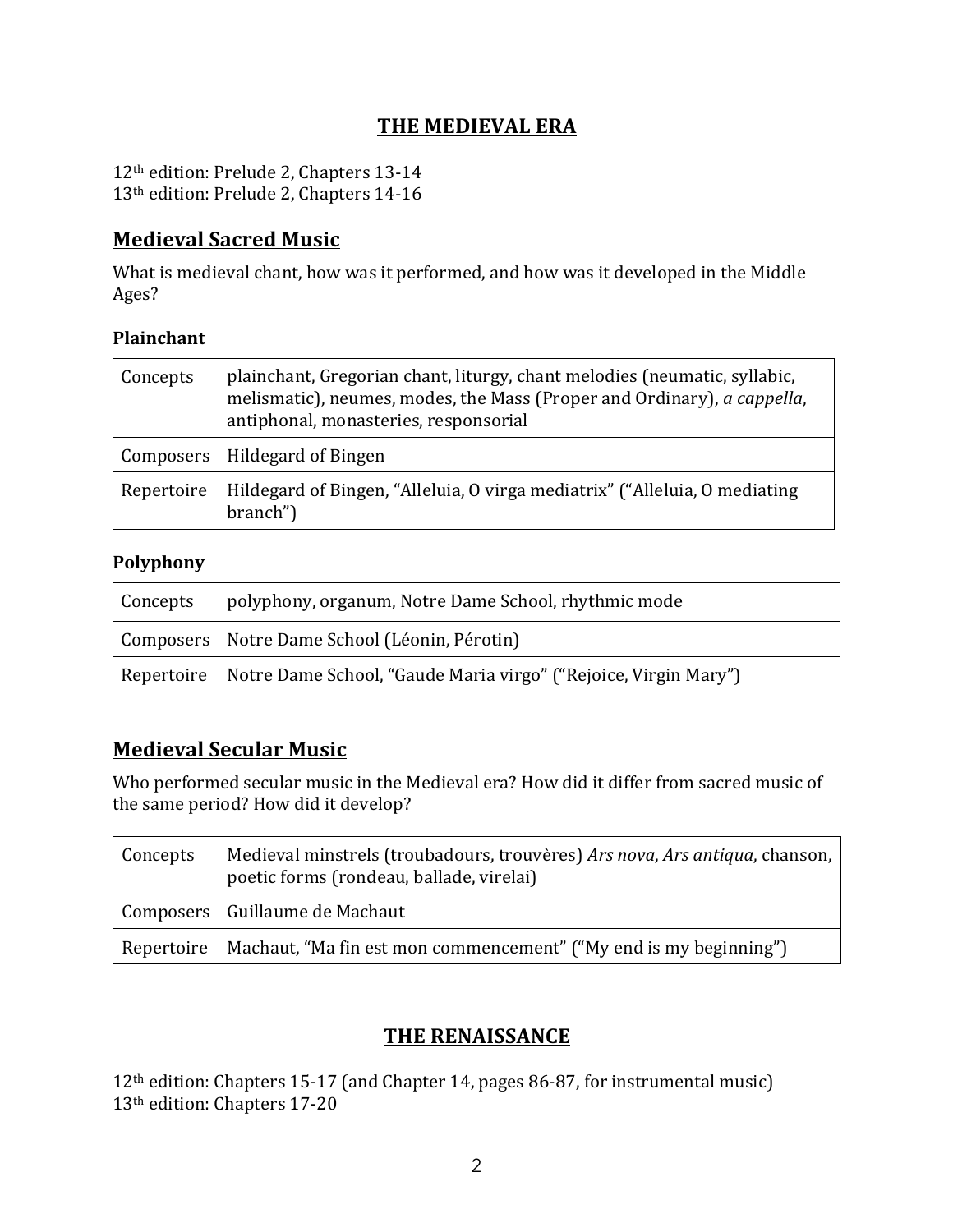# **Renaissance Secular Music**

What are the genres of secular music from the Renaissance? What is the relationship between words and text? What kinds of instruments were used?

#### **Renaissance Madrigal**

| Concepts | Italian madrigal, English madrigal, chanson, word-painting, part book                       |
|----------|---------------------------------------------------------------------------------------------|
|          | Composers   John Farmer, Jacques Arcadelt. $(12th ed.)$ / Claudio Monteverdi $(13th$<br>ed. |
|          | Repertoire   Farmer, "Fair Phyllis"                                                         |

#### **Renaissance Instrumental Music**

| Concepts | bas instruments (i.e., recorder, lute) haut instruments. (i.e., shawm,<br>sackbut), dance types (i.e., pavane, saltarello, ronde), embellishments |
|----------|---------------------------------------------------------------------------------------------------------------------------------------------------|
|          | Composers   Tielman Susato                                                                                                                        |
|          | Repertoire   Susato, Three Dances                                                                                                                 |

### **Renaissance Sacred Music**

What are the genres of sacred music from the Renaissance? What are their similarities and differences? How did the Mass develop from the Middle Ages to the Renaissance?

#### **Renaissance Motet**

| Concepts | humanism, motet, cantus firmus, <i>a capella</i> , imitation, homorhythm |
|----------|--------------------------------------------------------------------------|
|          | Composers   Josquin des Prez                                             |
|          | Repertoire   Josquin, "Ave Maria virgo serena"                           |

#### **Renaissance Mass**

| Concepts | sections of the Ordinary (Kyrie, Gloria, Credo, Sanctus, Agnus Dei),<br>Reformation, Counter-Reformation, Council of Trent |
|----------|----------------------------------------------------------------------------------------------------------------------------|
|          | Composers   Giovanni Pierluigi da Palestrina                                                                               |
|          | Repertoire   Palestrina, "Gloria" from Pope Marcellus Mass                                                                 |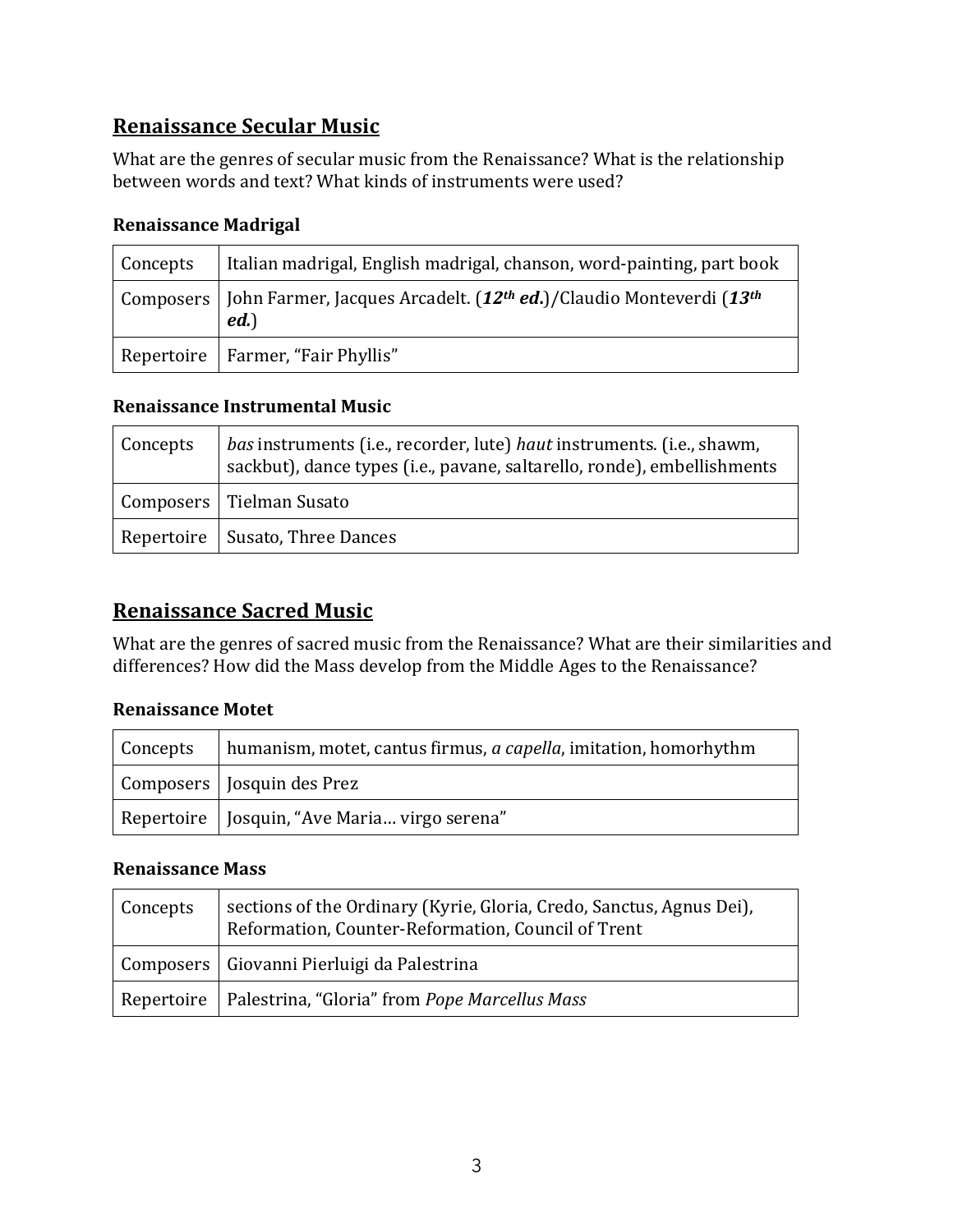# **THE BAROQUE ERA**

12<sup>th</sup> edition: Prelude 3, Chapters 18-23 13<sup>th</sup> edition: Prelude 3, Chapters 22-24, 26-28

### **General Concepts**

What are the main currents in Baroque music?

| Concepts | "baroque," virtuosity, Florentine Camerata, basso continuo, figured bass, |
|----------|---------------------------------------------------------------------------|
|          | major-minor tonality, equal temperament, castrato, improvisation          |

### **Baroque Opera**

What are the components of Baroque opera?

| Concepts | aria, recitative, chorus, overture, sinfonia, libretto, hornpipe, Scotch snap,<br>ground bass |
|----------|-----------------------------------------------------------------------------------------------|
|          | Composers   Claudio Monteverdi, Henry Purcell                                                 |
|          | Repertoire   Purcell, Dido and Aeneas, Act III, opening and lament                            |

### **Baroque Sacred Music**

What types of sacred music arose in the Baroque era? What are their components and structure?

#### **Lutheran Chorale and Cantata**

| Concepts | chorale, cantata, bar form                                                            |
|----------|---------------------------------------------------------------------------------------|
|          | Composers   Johann Sebastian Bach                                                     |
|          | Repertoire   JS Bach, Cantata No. 140, "Wachet auf" ("Sleepers, Awake"), Nos. 1, 4, 7 |

#### **Oratorio**

| <b>Concepts</b> | oratorio, da capo aria, ritornello                                                                                  |
|-----------------|---------------------------------------------------------------------------------------------------------------------|
|                 | Composers   George Frederic Handel                                                                                  |
|                 | $\parallel$ Repertoire $\parallel$ Handel, <i>Messiah,</i> Nos. 18 ("Rejoice greatly") and 44 ("Hallelujah Chorus") |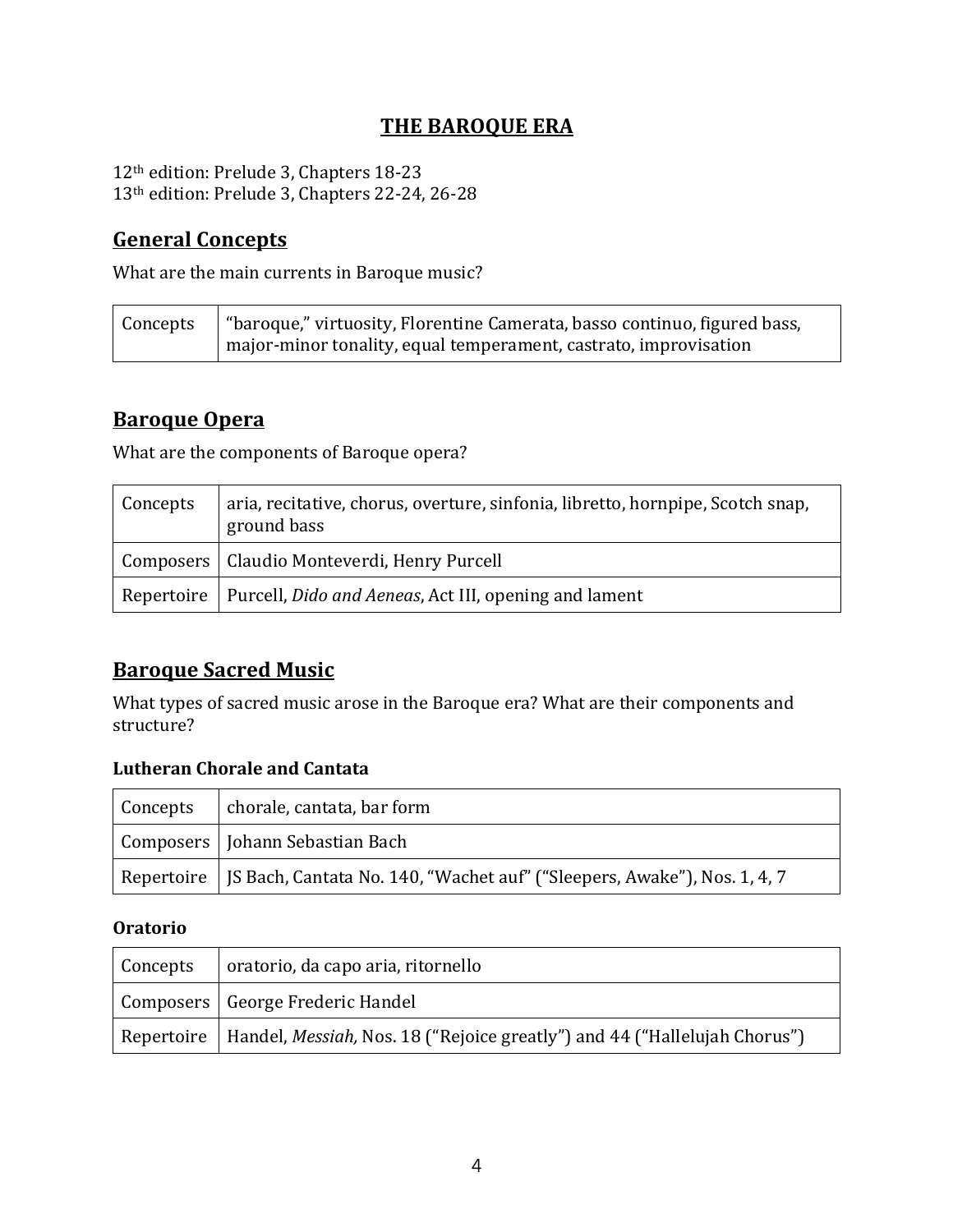# **Baroque Instrumental Music**

What are the genres of baroque instrumental music? What are their components and structure?

#### **Dance Suite**

| Concepts | suite, dance types (allemande, courante, saraband, gigue, minuet, etc.),<br>binary form, ternary form, hornpipe |
|----------|-----------------------------------------------------------------------------------------------------------------|
|          | Composers   George Frederic Handel                                                                              |
|          | Repertoire   Handel, Water Music, Suite in D Major, Alla hornpipe                                               |

#### **Baroque Concerto**

| Concepts | concerto, program music, ritornello and episodes $(12th ed.)$ ritornello form<br>(13 <sup>th</sup> ed.) |
|----------|---------------------------------------------------------------------------------------------------------|
|          | Composers   Antonio Vivaldi                                                                             |
|          | Repertoire   Vivaldi, The Four Seasons, I: "La primavera" ("Spring")                                    |

#### **Fugue**

| Concepts | prelude, fugue, organ, harpsichord, imitation, subject, answer,<br>countersubject, exposition, episodes, contrapuntal devices (augmentation,<br>diminution, retrograde, inversion), stretto |
|----------|---------------------------------------------------------------------------------------------------------------------------------------------------------------------------------------------|
|          | Composers   Johann Sebastian Bach                                                                                                                                                           |
|          | Repertoire   JS Bach, The Art of Fugue, Contrapuntus 1                                                                                                                                      |

### **THE CLASSICAL ERA**

12<sup>th</sup> edition: Prelude 4, Chapters 24-28 13<sup>th</sup> edition: Prelude 4, Chapters 29-36

### **General Concepts**

What are the elements of the Classical Style and its representative composers?

| Concepts | The Enlightenment/Age of Enlightenment, patronage, Viennese School,<br>homophonic texture, absolute music, chamber music, the Classical<br>orchestra |
|----------|------------------------------------------------------------------------------------------------------------------------------------------------------|
|          | Composers   Joseph Haydn, Wolfgang Amadeus Mozart, Ludwig van Beethoven                                                                              |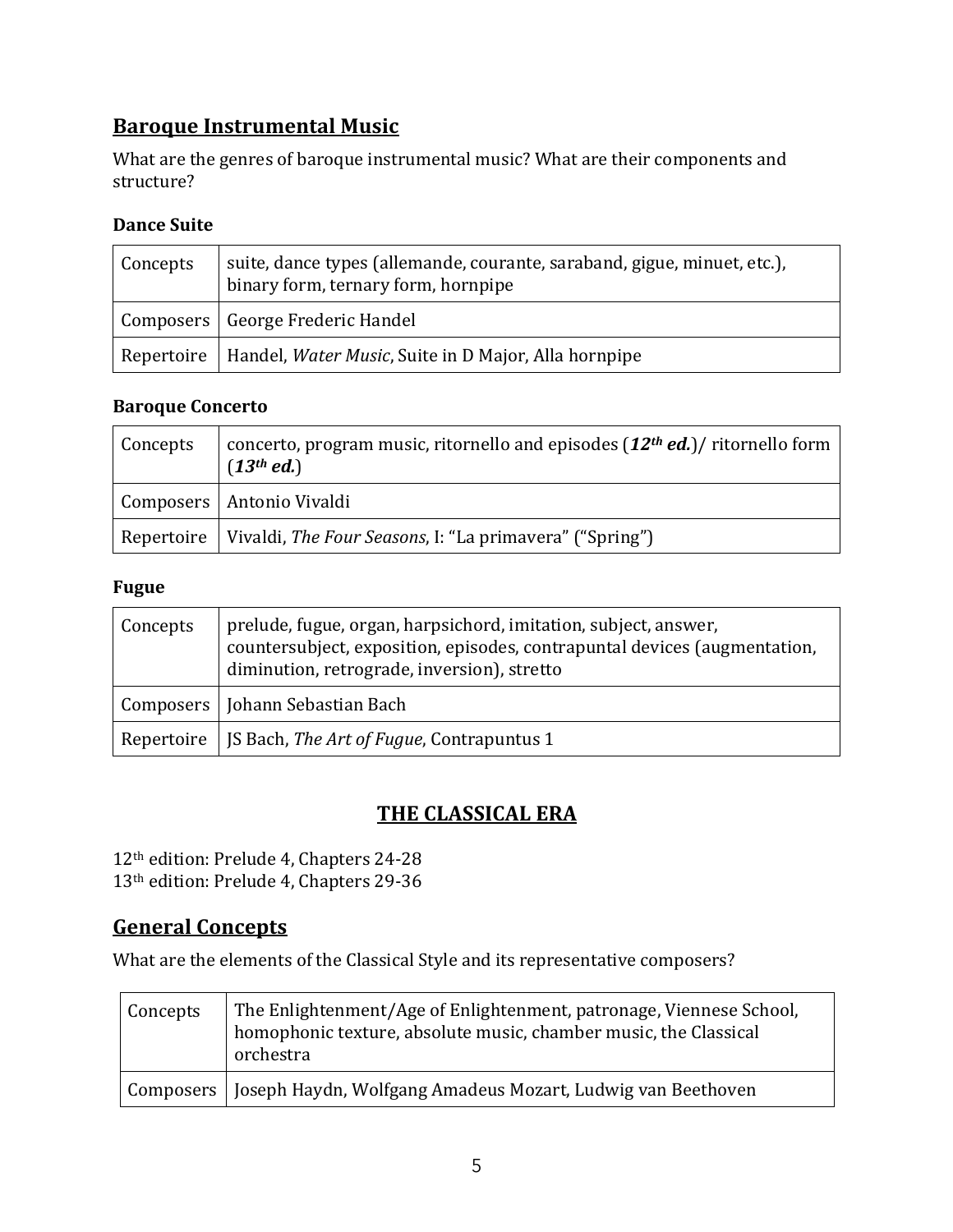# **Classical Forms**

What are the musical forms developed and codified during the classical era? What are their structures? What are examples of each?

| Concepts   | theme, thematic development, motive, sequence, multimovement cycles,<br>sonata-allegro form (exposition, development, recapitulation), coda,<br>theme and variations, minuet and trio, rondo, cadenza, first-movement<br>concerto form, scherzo |
|------------|-------------------------------------------------------------------------------------------------------------------------------------------------------------------------------------------------------------------------------------------------|
| Repertoire | (See square brackets in the "Repertoire" section below)                                                                                                                                                                                         |

### **Classical Genres**

What genres were developed and codified during the classical era? What sort of musical forms and instrumentation did they use? What genres are considered chamber music?

| Genre/Concept         | Repertoire                                                                                                                                   |
|-----------------------|----------------------------------------------------------------------------------------------------------------------------------------------|
| divertimento/serenade | Mozart, Eine kleine Nachtmusik, K. 525, I and III [I: sonata-<br>allegro form, III: minuet and trio]                                         |
| string quartet        | Haydn, String Quartet, Op. 76, No. 3, III $(12th ed.)$ [theme and<br>variations]                                                             |
|                       | Haydn, String Quartet, Op. 33, No. 2 ("Joke"), IV $(13th ed.)$<br>[rondo form]                                                               |
| sonata                | Beethoven, Piano Sonata in C-sharp minor, Op. 27, No. 2<br>("Moonlight"), I                                                                  |
| symphony              | Beethoven, Symphony No. 5 in C minor, Op. 67 [I: sonata-<br>allegro, II: theme and variations, III: scherzo and trio, IV:<br>sonata-allegro] |
| concerto              | Mozart, Piano Concerto in G Major, K. 453, I [concerto form]                                                                                 |

# **Vocal Music**

How did Classical opera differ from Baroque Opera?

| <b>Concepts</b> | opera seria, opera buffa, requiem            |  |
|-----------------|----------------------------------------------|--|
|                 | Composers   Wolfgang Amadeus Mozart          |  |
|                 | Repertoire   Mozart, Don Giovanni (excerpts) |  |
|                 | Mozart, Requiem, "Dies irae"                 |  |